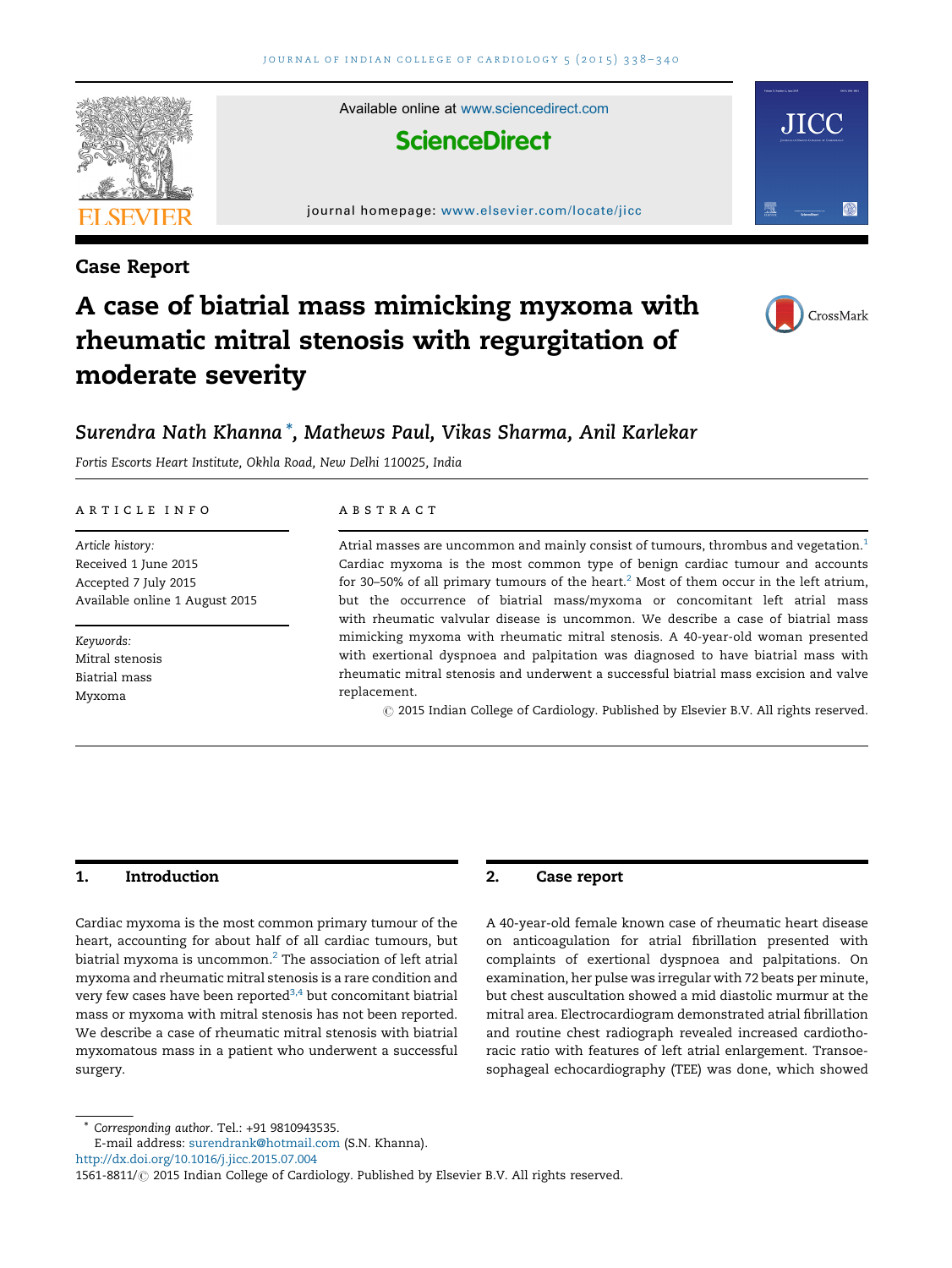

Fig. 1 – TEE image showing LA and RA mass.

moderate mitral regurgitation with mitral stenosis with valve area of 1.2  $\text{cm}^2$  by planimetry. Additionally, there was a large left atrial mass and a mobile right atrial mass with short stalk suggestive of myxoma (Fig. 1). Preoperative coronary angiogram revealed normal coronary anatomy.

Through a standard midline sternotomy, heart was exposed; left atrium and right atrium (RA) were found to be dilated. After heparinization, the aortic and inferior vena cava

(IVC) cannulas were inserted, partial cardiopulmonary bypass (CPB) was established, and the heart was cooled down to 30  $^{\circ}$ C. Later, high superior vena cava (SVC) cannulation was done meticulously at innominate vein junction in a way to prevent the risk of right atrial mass detachment, as the mass seems to be up to SVC-RA junction. On full CPB, aorta cross-clamped, antegrade cold blood cardioplegia was instituted, supplemented with topical myocardial cooling. The RA was opened obliquely and mass (measuring  $25 \text{ mm} \times 20 \text{ mm}$ ) with the stalk, which was attached to the posterior lateral atrial wall, was excised (Fig. 2a). Left atrium opened through interatrial groove. The mass was so large that it was projected from the left atrium and seems to be calcified solid material with haemorrhage (measuring 35 mm  $\times$  30 mm). The mass was attached to the posterior layer of left atrium and removed meticulously. The inner smooth layer of left atrial floor was also shaved to remove the entire calcified mass (Fig. 2b). The mitral valve was found to be severely stenosed and the mitral valve was replaced using a 27 mm St. Jude mechanical valve (St. Jude Medical Inc., St. Paul, MN, USA) with posterior mitral leaflet preservation. The left and right atria were closed during rewarming, and routine deairing was done; the aortic cross-clamp was removed and gradually weaned off from CPB. Histology reports of mass showed features of myxoid strands (Fig. 3). Vimentin test was significant for myxoma but calretinin was inconclusive. So the diagnosis of myxoma was not concluded. Postoperative course was uneventful and the



Fig. 2 – (a) Right and (b) left atrial mass.



Fig. 3 – Histopathological images showing myxoid strands.